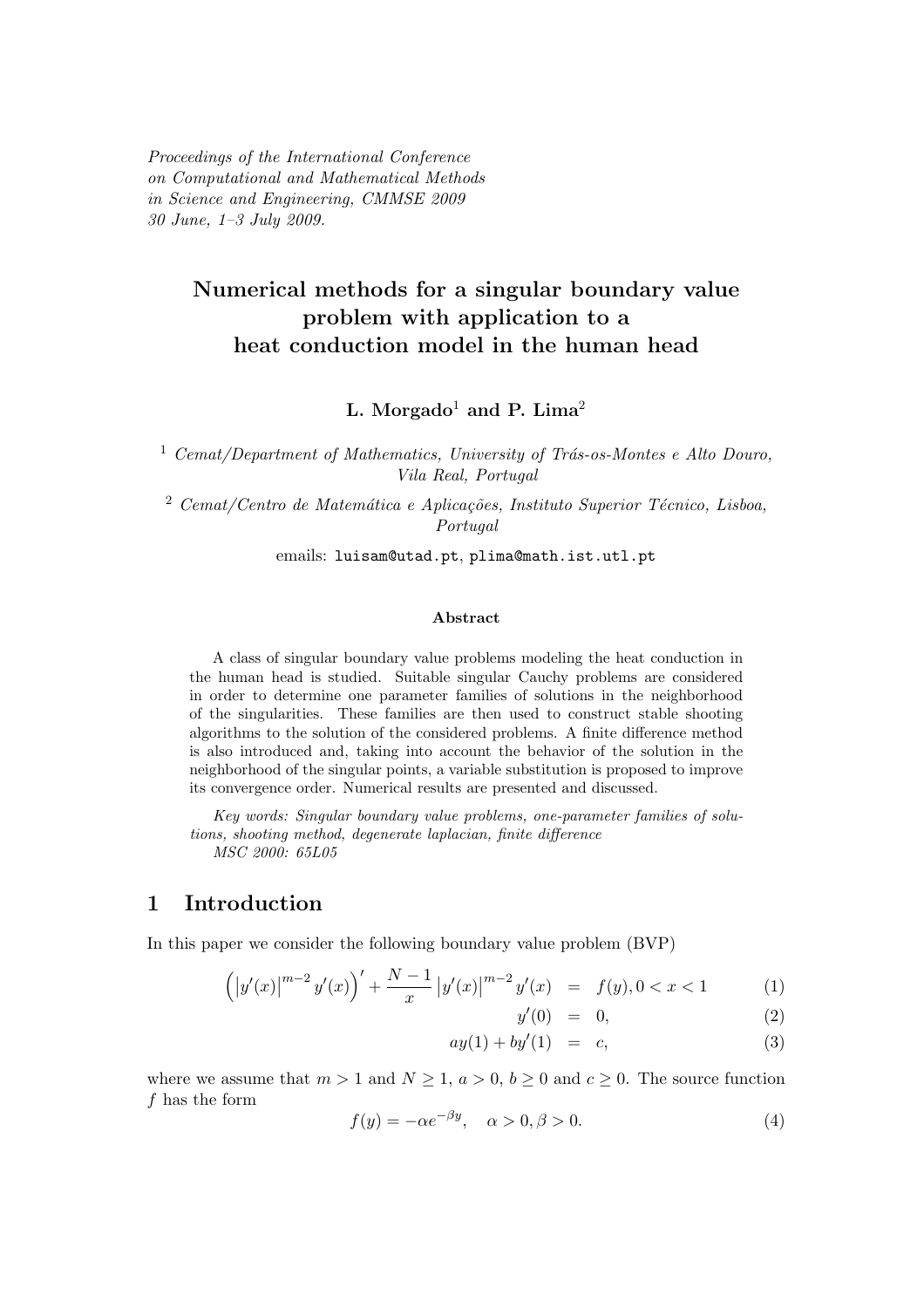The motivation for studying problem  $(1)-(4)$  comes from a mathematical model for the distribution of heat sources in the human head. This model was originally described by U.Flesh [3] and B.Gray [4]. In [1], N. Anderson and A. Arthurs have analysed the same problem, which they describe in the form of the following BVP

$$
y''(x) + \frac{2}{x}y'(x) + \frac{q(y)}{K} = 0, \qquad 0 < y < R;\tag{5}
$$

$$
y(0) - finite, \qquad -Ky'(R) = \beta(y(R) - \theta_a); \tag{6}
$$

here q is the heat conduction rate per unit volume,  $y$  is the absolute temperature;  $x$  is the radial distance from the center;  $K$  is the termal conductivity (average) inside the head,  $\beta$  is a heat exchange coefficient and  $\theta_a$  is the ambient temperature. The source function  $q$  has the form

$$
q(y) = \alpha e^{-My/\alpha},\tag{7}
$$

where M and  $\alpha$  are positive constants. In [1], the authors have used complementary variational principles to obtain approximate solutions of this problem. In [2], R.Duggan and A.M.Goodman have considered the same problem and computed lower and upper bounding functions (which in the literature also known as upper and lower solutions). In this way, they have obtained more accurate numerical results, which is verified by the closeness of the computed bounding functions. In [8] and [9] the authors have used a finite difference scheme to obtain the solution of a wider class of problems: instead of the linear differential operator  $Ly = y''(x) + \frac{2}{x}y'(x)$  they have considered  $\frac{(p(x)y'(x))'}{p(x)}$  $\frac{f(y(x))}{p(x)},$ where  $p(x) = x^{b_0}$ , with  $b_0 \ge 1$ . This operator reduces to Ly when  $b_0 = 2$ . They have also introduced the boundary condition  $y'(0) = 0$ , which in this case is equivalent to the condition that y is bounded at the origin. The problem  $(1)-(4)$ , considered in the present paper, is also a generalization of  $(5)$ ,  $(6)$ , where we replace the linear differential operator  $Ly$  by

$$
x^{1-N} (x^{N-1}|y'(x)|^{m-2}y'(x))',
$$

which represents the radial part of the  $N$ -dimensional m-laplacian. As it can be easily seen, this operator reduces to Ly when  $m = 2$  and  $N = 3$ . The physical meaning of introducing the m-laplacian in heat conduction problems is that we replace the usual Fourier law, according to which the module of the heat flux is proportional to the module of the temperature gradient, by a generalized Fourier law, which states that the module of the heat flux is proportional to a certain power  $(m-1)$  of the module of the temperature gradient. This generalized Fourier law is usually applied to describe heat conduction in non-homogeneous media and therefore it seems reasonable to use it when modeling the human head.

The problem (1)-(3) is singular, in order to the independent variable, at  $x = 0$  due to the division by zero on the second term of the right-hand side of (1), but also in order to the dependent variable whenever  $m > 2$ , due to the boundary condition (2).

Our main concern will be the study of the behavior of the solution in the neighborhood of this singular point. This is what we will do in the next section, where we determine one parameter families of solutions of the singular Cauchy problem (1), (2).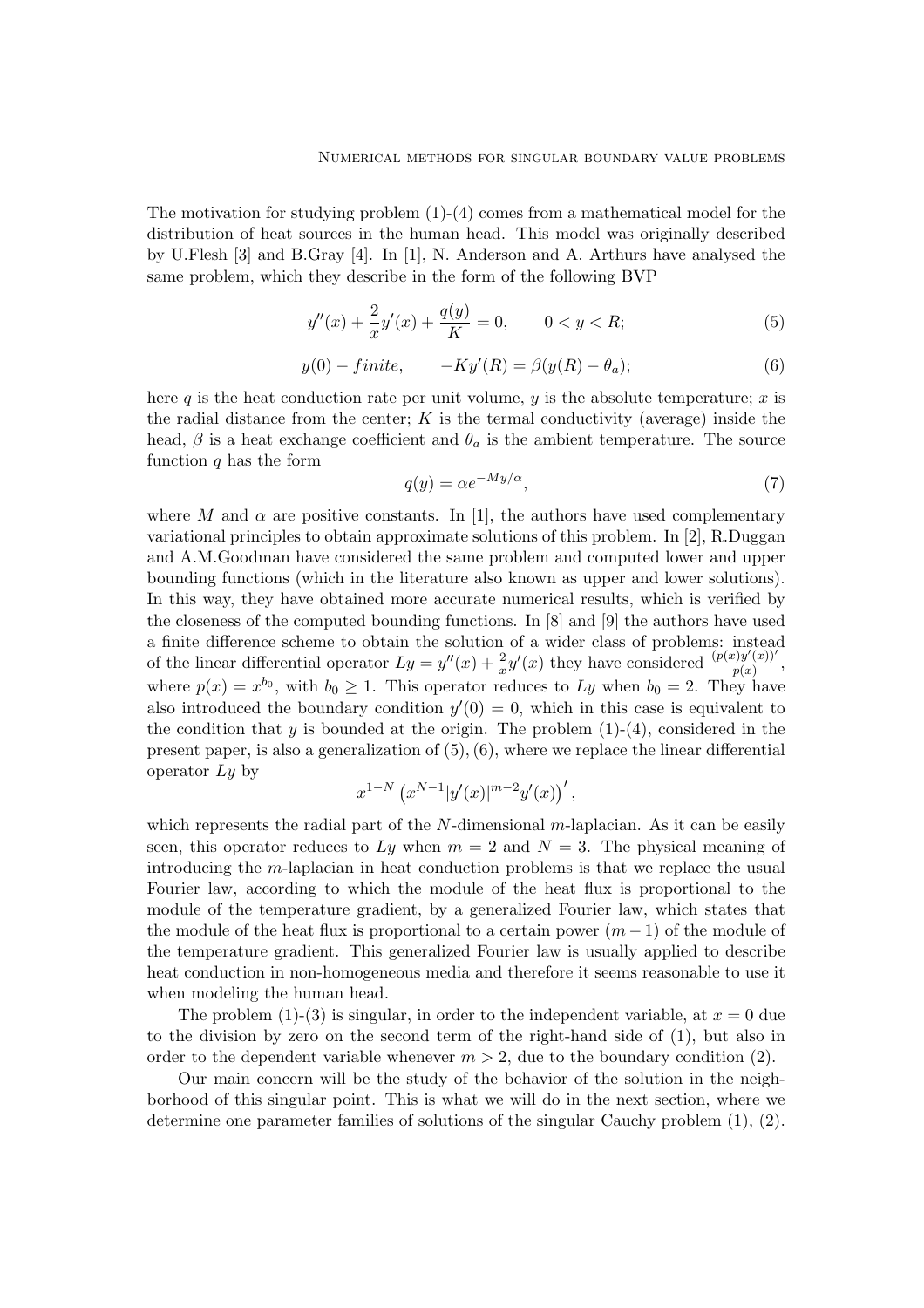Luísa Morgado, Pedro Lima

Based on that behavior, in section 3 we will introduce a stable shooting algorithm, using the same approach as we did in [6] and [7]; the family of solutions parameter is varied in order to satisfy condition (3). In section 4 we apply a finite difference scheme to solve the problem; in order to improve its convergence order, a variable substitution is introduced, which takes into account the asymptotic behavior of the solution.

# 2 Behavior of the solution in the neighborhood of the singularity  $x = 0$

Consider the following singular initial value problem

$$
\left( \left| y'(x) \right|^{m-2} y'(x) \right)' + \frac{N-1}{x} \left| y'(x) \right|^{m-2} y'(x) = f(y), \quad x > 0 \tag{8}
$$

$$
y(0) = y_0, \quad \lim_{x \to 0^+} xy'(x) = 0,
$$
\n(9)

where  $f(y)$  is defined by (4).

Let us look for a solution of this problem in the form:

$$
y(x) = y_0 - Cx^k(1 + o(1))
$$
  
\n
$$
y'(x) = -Ckx^{k-1}(1 + o(1))
$$
  
\n
$$
y''(x) = Ck(k-1)x^{k-2}(1 + o(1)), \quad x \to 0^+
$$
\n(10)

where C is a positive constant and  $k > 1$ . If we substitute (10) in (8) we obtain

$$
k = \frac{m}{m-1}
$$
,  $k-1 = \frac{1}{m-1} > 0$ , and  $C = \frac{1}{k} \left( \frac{\alpha e^{-\beta y_0}}{N} \right)^{k-1}$ . (11)

In order to improve representation (10) we perform the variable substitution

$$
y(x) = y_0 - Cx^k(1 + g(x))
$$

obtaining the Cauchy problem in the new unknown  $q$ :

$$
\frac{m-1}{kN} \left[ k(k-1)(1+g) + 2kxg' + x^2g'' \right] \left[ 1 + g + \frac{x}{k}g' \right]^{m-2} +
$$

$$
+ \frac{N-1}{N} \left[ 1 + g + \frac{x}{k}g' \right]^{m-1} = e^{C\beta x^k(1+g)} \tag{12}
$$

$$
g(0) = 0, \quad \lim_{x \to 0^+} x g'(x) = 0. \tag{13}
$$

Leu us seek for a particular solution of problem (12), (13) in the form

$$
g_p(x, y_0) = \sum_{l=0, j=0, l+j \ge 1}^{+\infty} g_{l,j}(y_0) x^{l+j\frac{m}{m-1}}, \quad 0 \le x \le \delta(y_0), \ \delta(y_0) \ge 0. \tag{14}
$$

The coefficients  $g_{l,j}$  depending on  $y_0$  may be determined by formally inserting (14) in (12), resulting for  $l = 0$  and  $j = 1$ :

$$
g_{0,1} = \frac{CN\beta}{2(m - N + mN)}.\tag{15}
$$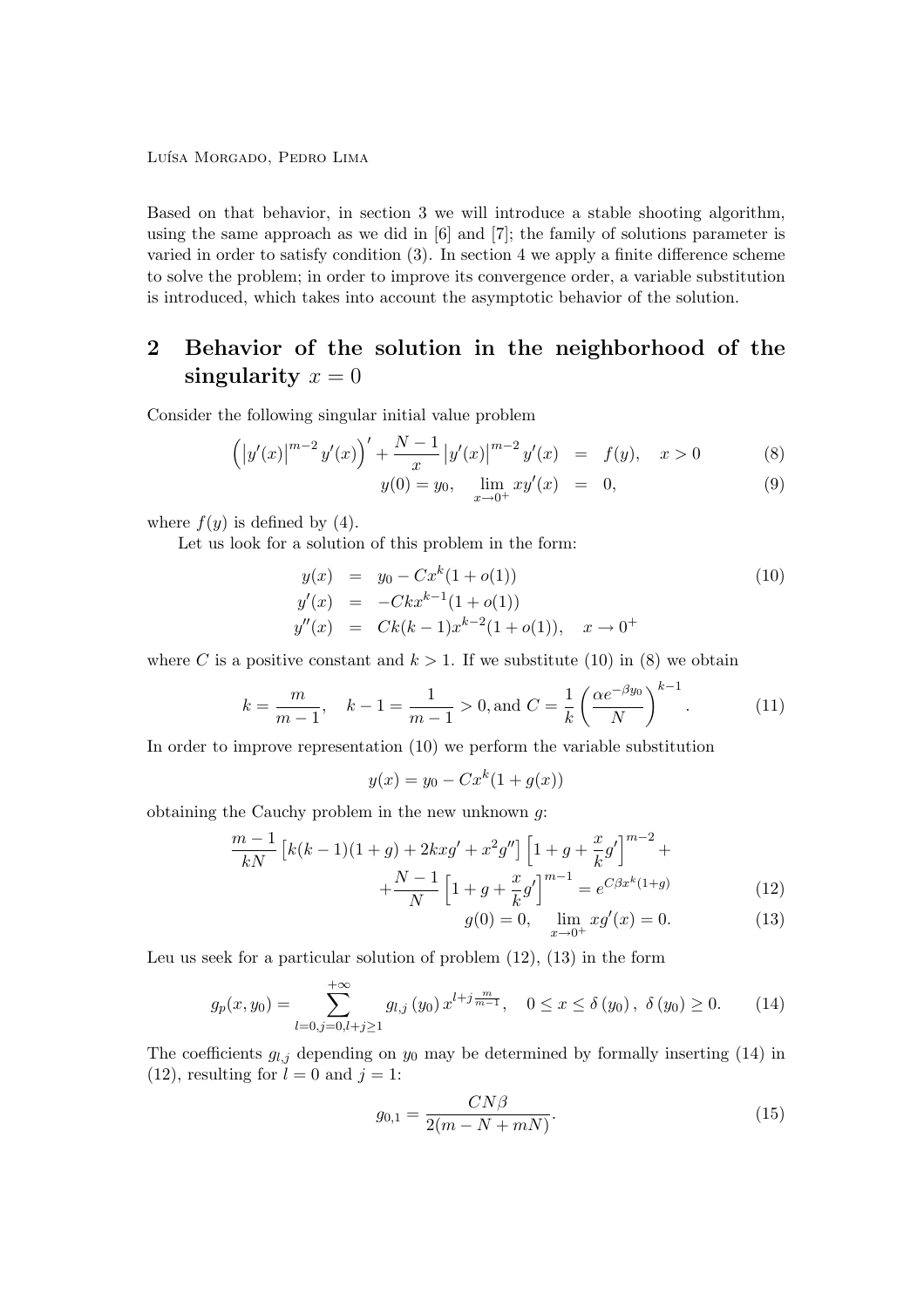We will now prove that the particular solution (14) is, in fact, the only solution of problem (12), (13).

Performing the variable substitutions  $z_1 = g$ ,  $z_2 = xg'$ , the initial problem (12), (13) rewrites

$$
xz' = Az + F(x, z) + H(x)
$$
  
z(0) = 0

where 
$$
z = \begin{pmatrix} z_1 \\ z_2 \end{pmatrix}
$$
,  $A = \begin{pmatrix} 0 & 1 \\ -\frac{mN}{(m-1)^2} & -\frac{m+N}{m-1} \end{pmatrix}$ ,  $F(x, z) = \begin{pmatrix} 0 \\ f(x, z_1, z_2) \end{pmatrix}$ ,  $H(x) = \begin{pmatrix} 0 \\ H(x) \end{pmatrix}$ ,  
\n $f(x, z_1, z_2) = \frac{kN}{m-1} e^{Cx^k \beta} \left[ (1 + z_1 + \frac{1}{k} z_2)^{2-m} e^{Cx^k \beta z_1} - 1 \right]$  and  $H(x) = \frac{kN}{m-1} \left( e^{Cx^k \beta} - 1 \right)$ .

Since the eigenvalues of the matrix A are  $\lambda_1 = -\frac{m}{m-1} < 0$  and  $\lambda_2 = -\frac{N}{m-1} < 0$ , theorem 5 of [5] states that problem (12), (13) has a unique solution. Therefore it has no other solution than  $g_p$ .

Returning to the initial variable we easily obtain the following result.

**Theorem 1** For each  $y_0 > 0$ , problem (8), (9) has, in the neighborhood of  $x = 0$ , a unique holomorphic solution that can be represented by

$$
y(x, y_0) = y_0 - Cx^k \left(1 + g_{0,1}x^k + o(x^k)\right),
$$

where k, C and  $g_{0,1}$  are given by (11) and (15), respectively.

### 3 A shooting algorithm

As we have done in previous works for different classes of boundary value problems (see, for example, [6] and [7]), in this section we implement a shooting algorithm basing us on the behavior of the solution in the neighborhood of the singular point  $x = 0$ .

In order to do that, we consider the following regular initial value problem

$$
\left( \left| y'(x) \right|^{m-2} y'(x) \right)' + \frac{N-1}{x} \left| y'(x) \right|^{m-2} y'(x) = f(x, y),
$$
  

$$
y(\delta) = y_0 - C\delta^k \left( 1 + g_{0,1} \delta^k \right)
$$
  

$$
y'(\delta) = \left[ \frac{d}{dx} \left( y_0 - Cx^k \left( 1 + g_{0,1} x^k \right) \right) \right]_{x=\delta}
$$

for a certain value of  $y_0 > 0$  and  $\delta$  small. This problem can be solved by any standard numerical method (in our case we have used the NDSolve package of *Mathematica*<sup>[10]</sup>). Starting with an initial value for  $y_0$  (see Remark 2 below), this value is adusted by an iterative process, in order to make the solution of the initial value problem satisfy the boundary condition (3).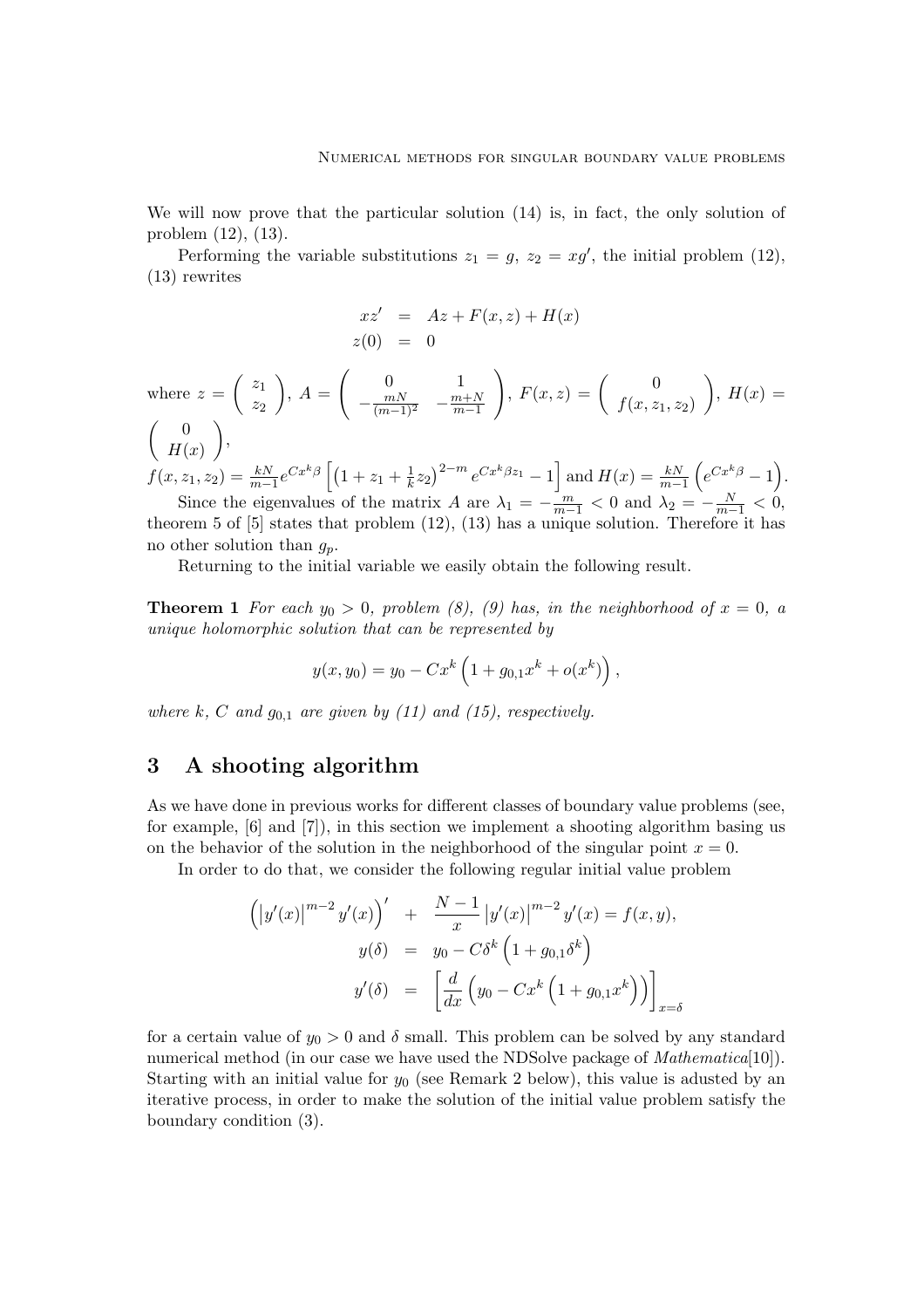Luísa Morgado, Pedro Lima

Remark 2 The performance of the shooting method depends strongly on the choice of the initial value for  $y_0$ . In our case, such initial value can be obtained in a straightforward way. Consider an approximation of the solution of the Cauchy problem  $(8)-(9)$ , whose form is given by Theorem 1 (retaining only the first two terms of the series):

$$
\bar{y}(x, y_0) = y_0 - Cx^k \left( 1 + g_{0,1} x^k \right). \tag{16}
$$

Replacing y by  $\bar{y}$  in the boundary condition (3), we obtain an equation that can be solved with respect to  $y_0$ . The value of  $y_0$  obtained as the root of this equation has proved to be a good initial guess for the shooting method. (In all the cases considered in the present paper it gives an approximation of the exact value with 2-3 correct digits).

In order to compare our results with the ones obtained by other authors, in our numerical experiments we have considered two test cases: 1) boundary condition (3) with  $a = 1, b = 1, c = 0; 2$  boundary condition (3) with  $a = 0.1, b = 1, c = 0$ .

In table 1 and figure 1a) we display some numerical results for test case 1, with different values of m. The corresponding results for test case 2 are displayed in table 2 and figure 1b).

In all the cases, we have considered  $N = 3$ ,  $\alpha = \beta = 1$ .

Comparing with the values presented in [9] (in the case  $m = 2$ ) we verify that we have 6-7 coincident digits in all the results.

|                  | y(x)       |            |            |  |  |
|------------------|------------|------------|------------|--|--|
| $\boldsymbol{x}$ | $m=1.5$    | $m=2$      | $m=3$      |  |  |
| 0.0              | 0.11966751 | 0.36751685 | 0.72268138 |  |  |
| 0.2              | 0.11943427 | 0.36289409 | 0.69859859 |  |  |
| 0.4              | 0.11779993 | 0.34894843 | 0.65405874 |  |  |
| 0.6              | 0.11335039 | 0.32544353 | 0.59538138 |  |  |
| 0.8              | 0.10462835 | 0.29197111 | 0.52437832 |  |  |
| 1.0              | 0.09008105 | 0.24792773 | 0.44175312 |  |  |

Table 1: Numerical solution of problem  $(1)-(4)$  when  $N = 3$ ,  $a = b = 1$ ,  $c = 0$  and  $\alpha = \beta = 1$  obtained with the shooting algorithm.

### 4 A finite difference scheme

Finite difference schemes are often used to obtain approximate solutions of boundary value problems, but it is known that the convergence order of such methods may decrease in the presence of singularities.

In order to discretize  $(1)-(4)$ , we introduce in the interval  $[0,1]$  a uniform grid of stepsize  $h = \frac{1}{n}$  $\frac{1}{n}$  defined by the gridpoints  $x_i = ih$ ,  $i = 0, ..., n$ . At every point  $x_i$ ,  $i = 1, \ldots, n-1$ , approximations for the first and second derivative of the solution are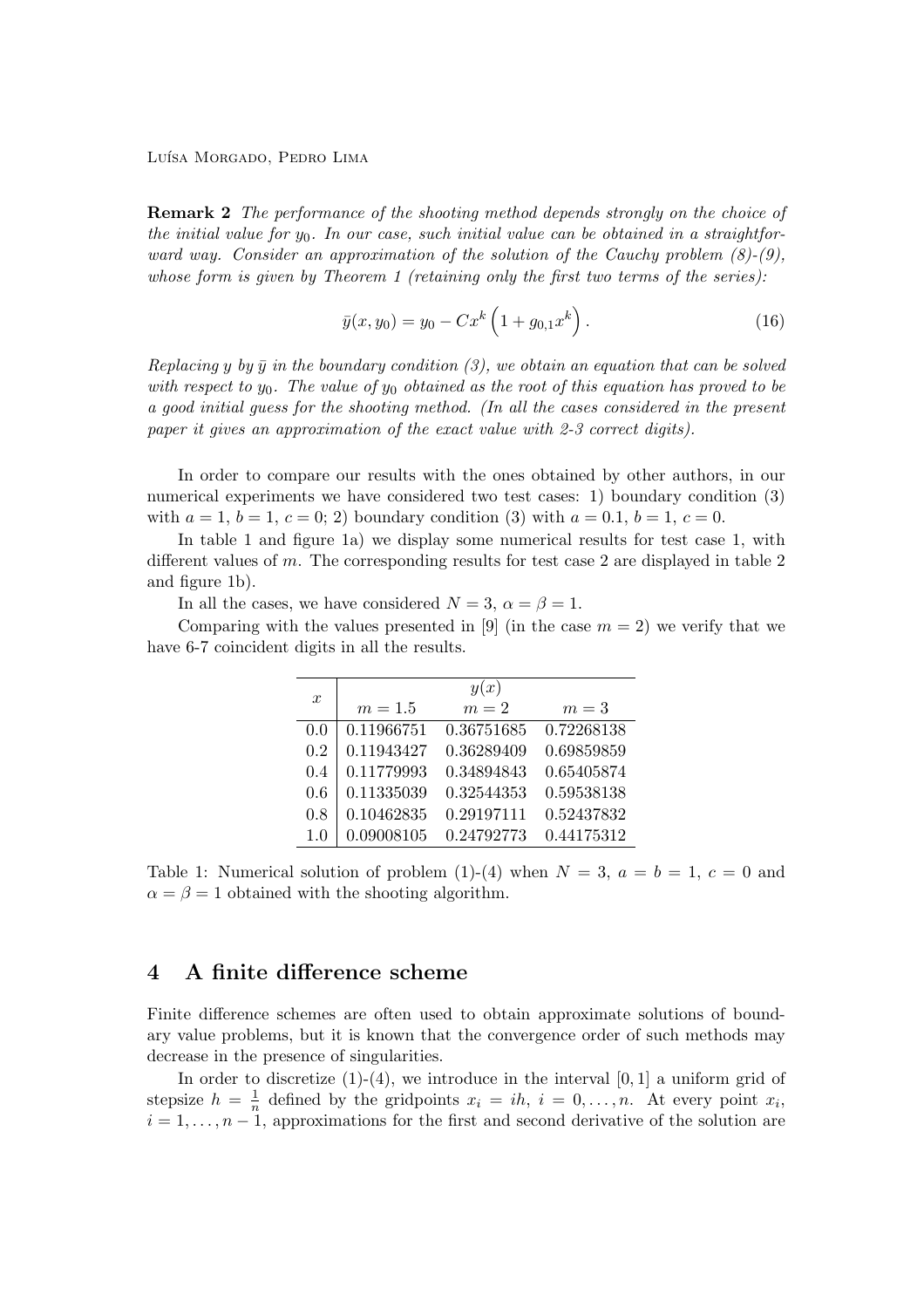Numerical methods for singular boundary value problems

|                  | y(x)       |            |            |  |  |
|------------------|------------|------------|------------|--|--|
| $\boldsymbol{x}$ | $m = 1.5$  | $m=2$      | $m=3$      |  |  |
| 0.0              | 0.46221338 | 1.14703907 | 2.17105340 |  |  |
| 0.2              | 0.46209582 | 1.14492055 | 2.15940415 |  |  |
| 0.4              | 0.46127247 | 1.13854877 | 2.13798668 |  |  |
| 0.6              | 0.45903426 | 1.12787477 | 2.11002292 |  |  |
| 0.8              | 0.45466122 | 1.11281554 | 2.07656772 |  |  |
| 1.0              | 0.44740965 | 1.09325196 | 2.03816311 |  |  |

Table 2: Numerical solution of problem (1)-(4) when  $N = 3$ ,  $a = 0.1$ ,  $b = 1$ ,  $c = 0$  and  $\alpha = \beta = 1$  obtained with the shooting algorithm.



Figure 1: Approximate solutions of problem (1)-(4) with  $N = 3$ ,  $b = 1$ ,  $c = 0$ ,  $\alpha = \beta = 1$ and a)  $a = 1$ , b)  $a = 0.1$ .

given by the first and second central differences formulas:

$$
y'(x_i) \simeq \frac{y(x_{i+1}) - y(x_{i-1})}{2h} = y'_i,
$$
  

$$
y''(x_i) \simeq \frac{y(x_{i+1}) - 2y(x_i) + y(x_{i-1})}{h^2} = y''_i,
$$

respectively.

The derivatives at the endpoints  $x = 0$  and  $x = 1$  are approximated by the second order formulae

$$
y'(0) = \frac{1}{2h} (-3y(0) + 4y(h) - y(2h)) + O(h^2)
$$
  

$$
y'(1) = \frac{1}{2h} (3y(1) - 4y(1 - h) + y(1 - 2h)) + O(h^2).
$$

In this way we obtain a discretized problem which is solved by the Newton method. As an initial approximation for the iterative process we have used the function  $\bar{y}$ , defined by (16), where  $y_0$  is determined as described in Remark 2.

Some numerical results obtained by this finite difference method, with  $h = \frac{1}{1000}$ , are presented in table 3, for test case 1, and in table 4, for test case 2. In all the considered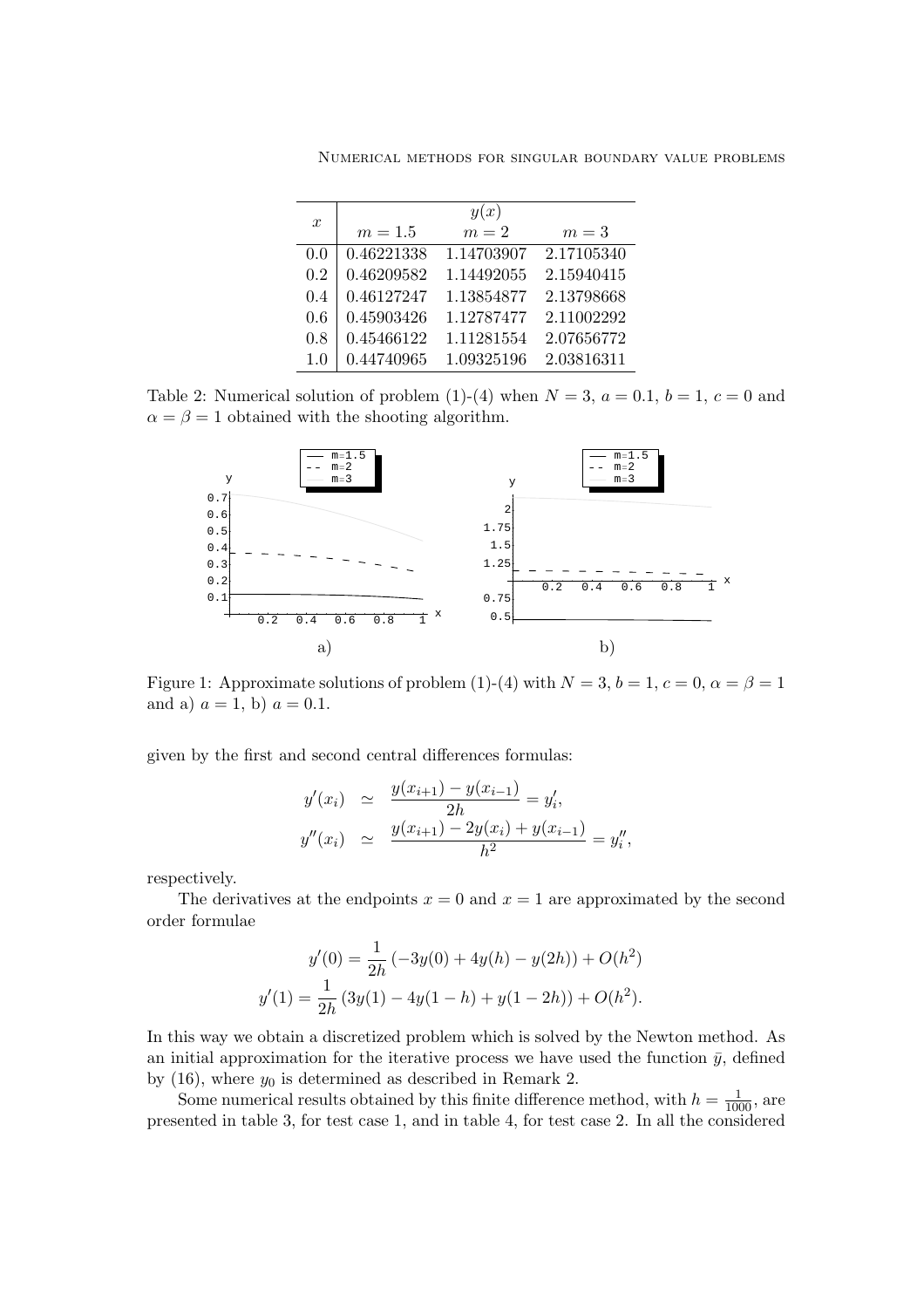Luísa Morgado, Pedro Lima

| $\boldsymbol{x}$ | y(x)       |            |            |  |  |
|------------------|------------|------------|------------|--|--|
|                  | $m=1.5$    | $m=2$      | $m=3$      |  |  |
| 0.0              | 0.11966736 | 0.36751677 | 0.72268090 |  |  |
| 0.2              | 0.11943410 | 0.36289402 | 0.69859866 |  |  |
| 0.4              | 0.11779978 | 0.34894837 | 0.65405878 |  |  |
| 0.6              | 0.11335026 | 0.32544348 | 0.59538141 |  |  |
| 0.8              | 0.10462823 | 0.29197106 | 0.52437835 |  |  |
| 1.0              | 0.09008093 | 0.24792768 | 0.44175314 |  |  |

Table 3: Numerical solution of problem (1)-(4) with  $N = 3$ ,  $a = b = 1$ ,  $c = 0$  and  $\alpha = \beta = 1$  obtained with the finite difference scheme.

|                  | y(x)       |            |            |  |  |
|------------------|------------|------------|------------|--|--|
| $\boldsymbol{x}$ | $m = 1.5$  | $m=2$      | $m=3$      |  |  |
| 0.0              | 0.46221308 | 1.14703897 | 2.17105331 |  |  |
| 0.2              | 0.46209552 | 1.14492045 | 2.15940433 |  |  |
| 0.4              | 0.46127218 | 1.13854870 | 2.13798684 |  |  |
| 0.6              | 0.45903397 | 1.12787471 | 2.11002307 |  |  |
| 0.8              | 0.45466093 | 1.11281547 | 2.07656787 |  |  |
| 1.0              | 0.44740937 | 1.09325190 | 2.03816325 |  |  |

Table 4: Numerical solution of problem (1)-(4) with  $N = 3$ ,  $a = 0.1$ ,  $b = 1$ ,  $c = 0$  and  $\alpha = \beta = 1$  obtained with the finite difference scheme.

cases the number of iterations of the Newton method was never greater than four. We see that these numerical results are in good agreement with the ones obtained by the shooting method; they are also consistent with the results presented in [9]. In order to estimate the convergence order of the finite difference method at  $x = 0$ , we have carried out several experiments with different values of the step size h (see table 5) and used the formula

$$
c_{y_0} = -\log_2 \frac{|y_0^{h_3} - y_0^{h_2}|}{|y_0^{h_2} - y_0^{h_1}|},\tag{17}
$$

where  $y_0^{h_i}$  $\binom{n_i}{0}$  is the approximate value of  $y_0$  obtained with stepsize  $h_i$  (the stepsizes satisfy the relation  $h_i = \frac{h_{i-1}}{2}$  $\frac{1}{2}$ ,  $i = 1, 2, 3, 4$ . The results for test case 1 are presented in table 6.

The results of table 6 show that the convergence order estimates are very close to 2 when  $m = 2$  and decrease when  $m > 2$ . This is not surprising if we take into account the behavior of the solution in the neighborhood of  $x = 0$ . When  $m = 2$ , according to Theorem 1, the solution behaves as the function  $y_0 - Cx^2$ , as x approaches zero. When  $m < 2$ , we have  $k = \frac{m}{m-1} > 2$  and therefore the solution in the neighborhood of the origin behaves as  $y_0 - Cx^{\gamma}, \gamma > 2$ , so its second derivative vannishes at the origin.

The same can not be said whenever  $m > 2$ . As it can be easily seen, in this case the solution behaves near the as  $y_0 - Cx^{\gamma}, \gamma < 2$ , that is, the second derivative tends to infinity as x tends to 0. In order to overcome this problem, for  $m > 2$  we introduce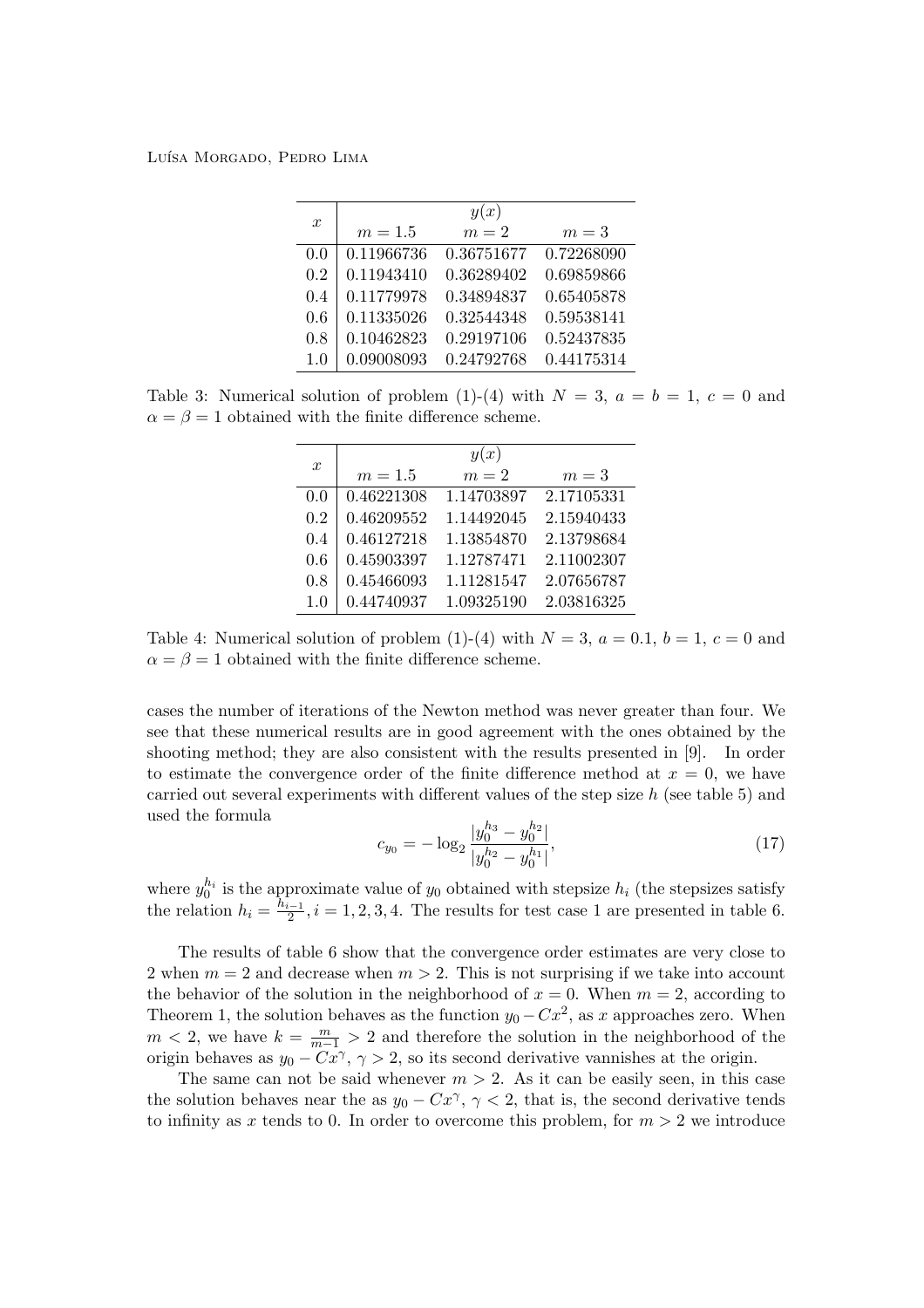Numerical methods for singular boundary value problems

| $h = \frac{1}{100}$ | $h = \frac{1}{200}$ | $h = \frac{1}{400}$ | $h = \frac{1}{800}$ |
|---------------------|---------------------|---------------------|---------------------|
| 0.11965587          | 0.11966455          | 0.1196674           | 0.11966729          |
| 0.36751218          | 0.36751565          | 0.36751652          | 0.36751674          |
| 0.72266092          | 0.72267490          | 0.72267928          | 0.72268070          |
| 0.95008029          | 0.95015003          | 0.95017705          | 0.95018761          |
| 1.10780678          | 1.10793122          | 1.10798279          | 1.10800429          |
| 1.22384813          | 1.22400230          | 1.22406844          | 1.22409701          |
|                     |                     |                     |                     |

Table 5: Approximate solution of  $y_0$  when  $N = 3$ ,  $a = b = 1$ ,  $c = 0$  and  $\alpha = \beta = 1$  for different values of h.

|                  | $m = 1.5$ $m = 2$ $m = 3$ $m = 4$ $m = 5$ $m = 6$ |      |      |      |      |      |
|------------------|---------------------------------------------------|------|------|------|------|------|
|                  | $\epsilon_1 = \frac{1}{200}$   1.99               | 1.98 | 1.62 | 1.36 | 1.26 | 1.21 |
| $\overline{100}$ | 1.99                                              | 2.00 | 1.67 | 1.37 | 1.27 | 1.22 |

Table 6: Estimates of the convergence order at  $x = 0$  when  $N = 3$ ,  $a = b = 1$ ,  $c = 0$ and  $\alpha = \beta = 1$  for different values of m.

the variable substitution

$$
t = x^{\frac{k}{2}}, \quad k = \frac{m}{m-1}.
$$
 (18)

The solution in the new variable t always behaves as  $y_0 - Ct^2$  as t approaches zero (for any value of  $m$ ). Therefore, the variable substitution  $(18)$  enables us to recover the second order of convergence. Some numerical results obtained by the finite difference method, using this variable substitution, are presented in table 7. The corresponding estimates of the convergence order are given in table 8. These results confirm the above arguments.

|           | $h = \frac{1}{100}$ | $h = \frac{1}{200}$                                    | $h = \frac{1}{400}$ | $h = \frac{1}{800}$ |
|-----------|---------------------|--------------------------------------------------------|---------------------|---------------------|
| $m = 1.5$ | 0.11966680          | $\boxed{0.11966730 \quad 0.11966743 \quad 0.11966746}$ |                     |                     |
| $m=2$     | 0.36751218          | $0.36751565$ $0.36751652$ $0.36751674$                 |                     |                     |
| $m=3$     | $\mid 0.72266938$   | 0.72267838  0.72268064  0.72268121                     |                     |                     |
| $m=4$     | 0.95017870          | 0.95019052 0.95019349 0.95019423                       |                     |                     |
| $m=5$     | 1.10800242          | 1.10801543                                             | 1.10801870          | 1.10801951          |
| $m=6$     | 1.22410108          | 1.22411444                                             | 1.22411779          | 1.22411863          |

Table 7: Approximate values of  $y_0$  when  $N = 3$ ,  $a = b = 1$ ,  $c = 0$  and  $\alpha = \beta = 1$  for different step sizes of the finite difference scheme with variable substitution.

### 5 Conclusions

In this paper, for a class of singular boundary value problems arising in the modeling of heat conduction problems in the human head, numerical methods where implemented, based on the asymptotic behavior of the solution in the neighborhood of the singular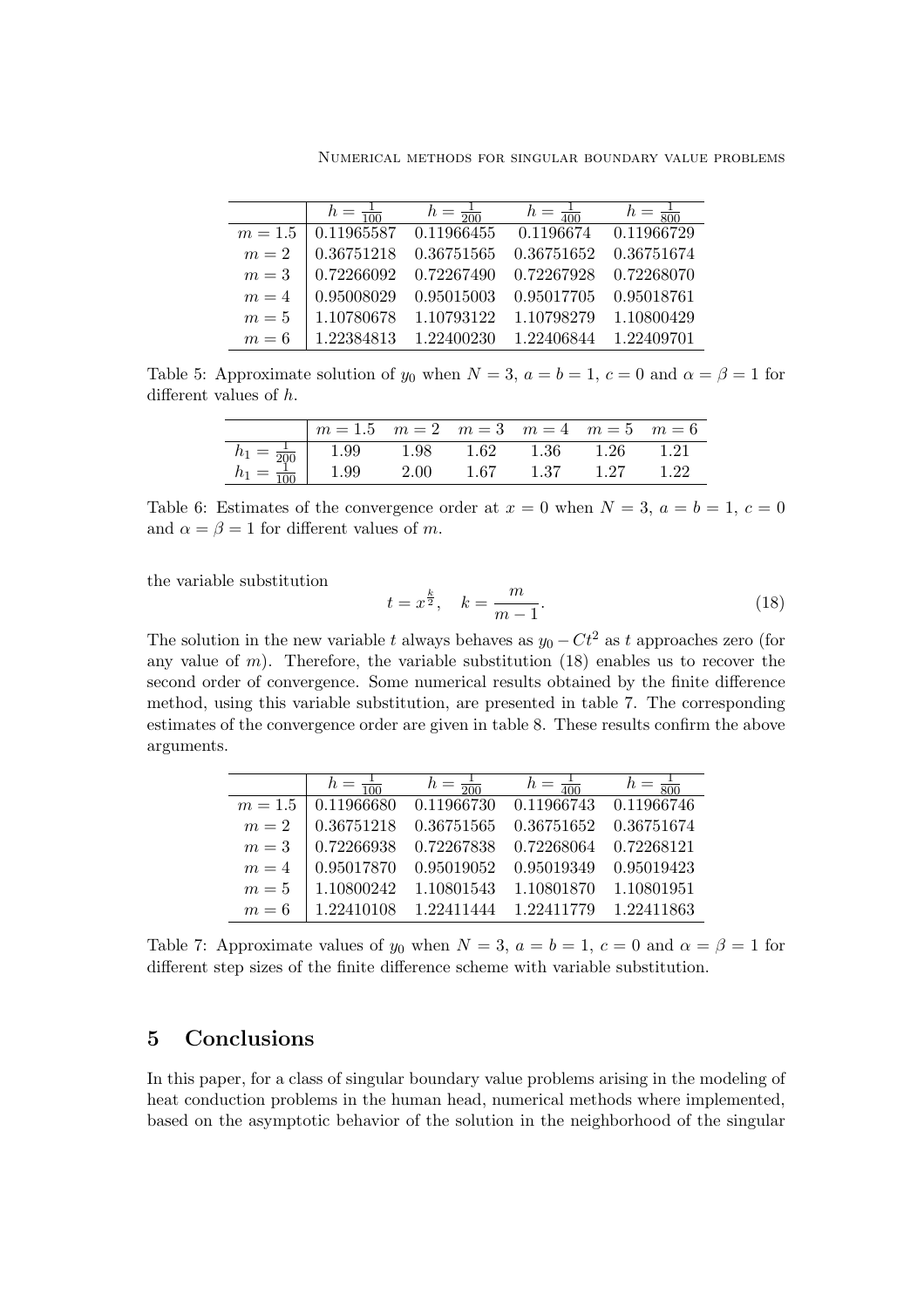Luísa Morgado, Pedro Lima

|                   | $m = 1.5$ $m = 2$ $m = 3$ $m = 4$ $m = 5$ $m = 6$ |      |      |          |      |      |
|-------------------|---------------------------------------------------|------|------|----------|------|------|
|                   | 2.11 1.98                                         |      | 1.99 | $2.00\,$ | 2.01 | 2.00 |
| $\frac{1}{100}$ 1 | 1.94                                              | 2.00 | 1.99 | 1.99     | 1.99 | 2.00 |

Table 8: Estimates of the convergence order at  $x = 0$  when  $N = 3$ ,  $a = b = 1$ ,  $c = 0$ and  $\alpha = \beta = 1$  of the finite difference scheme with variable substitution.

point  $x = 0$ : a shooting algorithm and a finite difference scheme, whose convergence order is increased by a simple variable substitution.

We remark that in the case  $m = 2$  (which was also considered by the authors of [8] and [9]), our results suggest that second order convergence can be achieved even with a classical finite difference scheme (in spite of the singularity at  $x = 0$ ). For the case  $m > 2$ , a classical finite difference scheme would not provide second order convergence, due to the behavior of the solution in the neighborhood of the origin. However, our numerical experiments suggest that second order convergence can be obtained even in this case, by introducing a variable substitution which makes the solution smooth near the origin.

In the future we intend to provide a detailed numerical analysis and, in particular, a theoretical justification for the convergence order of the considered method, when applied to this singular BVP. We are also planning to use extrapolation methods to accelerate the convergence.

## Acknowledgements

One of the authors, L. Morgado, acknowledge financial support from FCT, Fundação para a Ciˆencia e Tecnologia, through grant SFRH/BPD/46530/2008.

### References

- [1] N. Anderson and A.M. Arthurs, Complementary extremum principles for a nonlinear model of heat conduction in the human head, Bull. Math. Biol. 43 (1981), 341–346.
- [2] R.C. Duggan and A.M.Goodman, Pointwise bounds for a nonlinear heat conduction model of the human head, Bull. Math. Biol. 48 (1986), 229-236.
- [3] Flesh, U., The distribution of heat sources in the human head: A theoretical consideration, J. Theor. Biol., 54 (1975) 285–287.
- [4] Gray, B. F., The distribution of heat sources in the human head: A theoretical consideration, J. Theor. Biol., 82 (1980) 473–476.
- [5] Konyukhova, N.B., Singular Cauchy problems for systems of ordinary differential equations, USSR Comput. Math. Math. Phys., 23 (1983) 72–82.